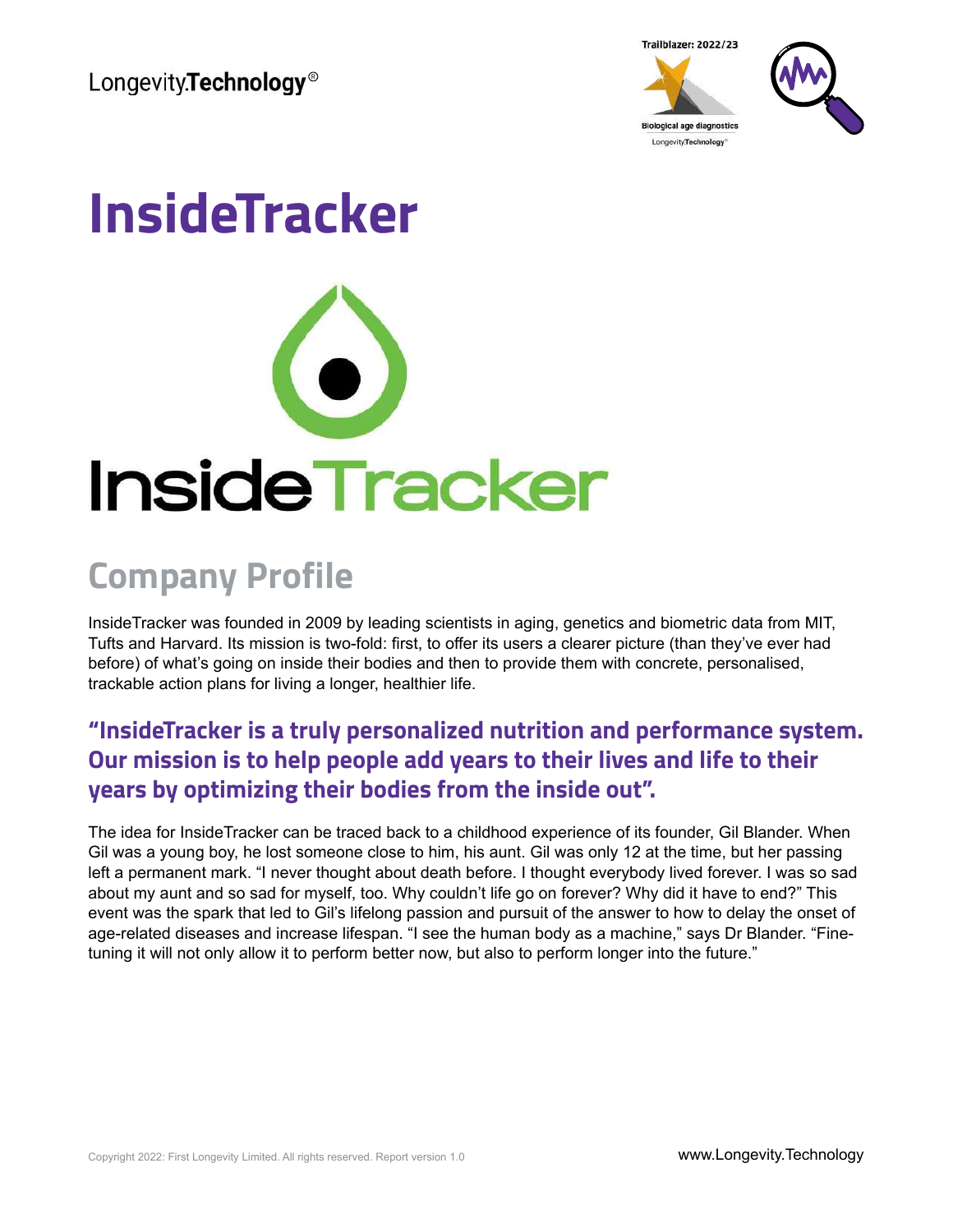#### Longevity.Technology<sup>®</sup>



This early passion for longevity has driven Dr Blander throughout his career and ultimately led to the idea that spawned InsideTracker. During his time at computational systems biology company Genstruct, he conducted extensive research into drugs that mimic the effects of caloric restriction and concluded that nutrition had much greater potential for delivering results than drugs. Through his work at the Weizmann Institute of Science and MIT, Dr Blander is now recognised worldwide for his research in the biology of aging and translating research discoveries into new ways of detecting and preventing age-related conditions.

## **Flagship Product Deep Dive InsideTracker**

InsideTracker's mission is to help people realise their potential for long, healthy, productive lives by optimising their bodies from the inside out. InsideTracker's proprietary algorithm analyses its users' biomarker and physiomarker data to provide a clear picture of what's going on inside them. Based on this analysis, InsideTracker offers its users ultra-personalised, science-based recommendations for positive changes to their nutrition, supplementation, exercise and lifestyle, along with a plan of action to track their progress toward their goals.

InsideTracker's team of scientists, bioinformaticians and technologists built a powerful engine called SegterraR that mines and visualises data. Leveraging the power of complex computer programming, SegterraR can mine vast amounts of biometric and scientific data, preparing it for use by InsideTracker's automated algorithmic engine, SegterraX.

SegterraX, is a patent-pending, automated algorithmic engine that runs the InsideTracker platform. It generates ultra-personalised interventions for each end user by integrating the full range of user inputs (biochemistry, demographics, profile, habits, genetics) with rules developed by InsideTracker scientists based on their analysis of over 2,500 peer-reviewed scientific publications, a demographic database of over 180,000 healthy individuals, a database of over 8,000 unique foods and the 200+ combined years of scientific experience across its team and scientific advisory board. SegterraX is continuously refined, drawing on cutting-edge research and technological advances.

To insert their biomarkers for analysis, users can either order their blood and DNA tests from the company's web site or upload their results from recent tests by a third-party. They then fill out an online questionnaire to provide additional information relating to their nutrition, habits and lifestyle. All this data, including up to 45 key blood biomarkers, is then analysed using SegterraX and results in a detailed action plan delivered via the web site and a mobile app. The mobile app also allows integration with real time physiomarker data from the end users fitness tracker, such as a Fitbit or Garmin. Combined with the blood and DNA biomarker data, this gives end users an exponential level of precision and customisation to their action plan.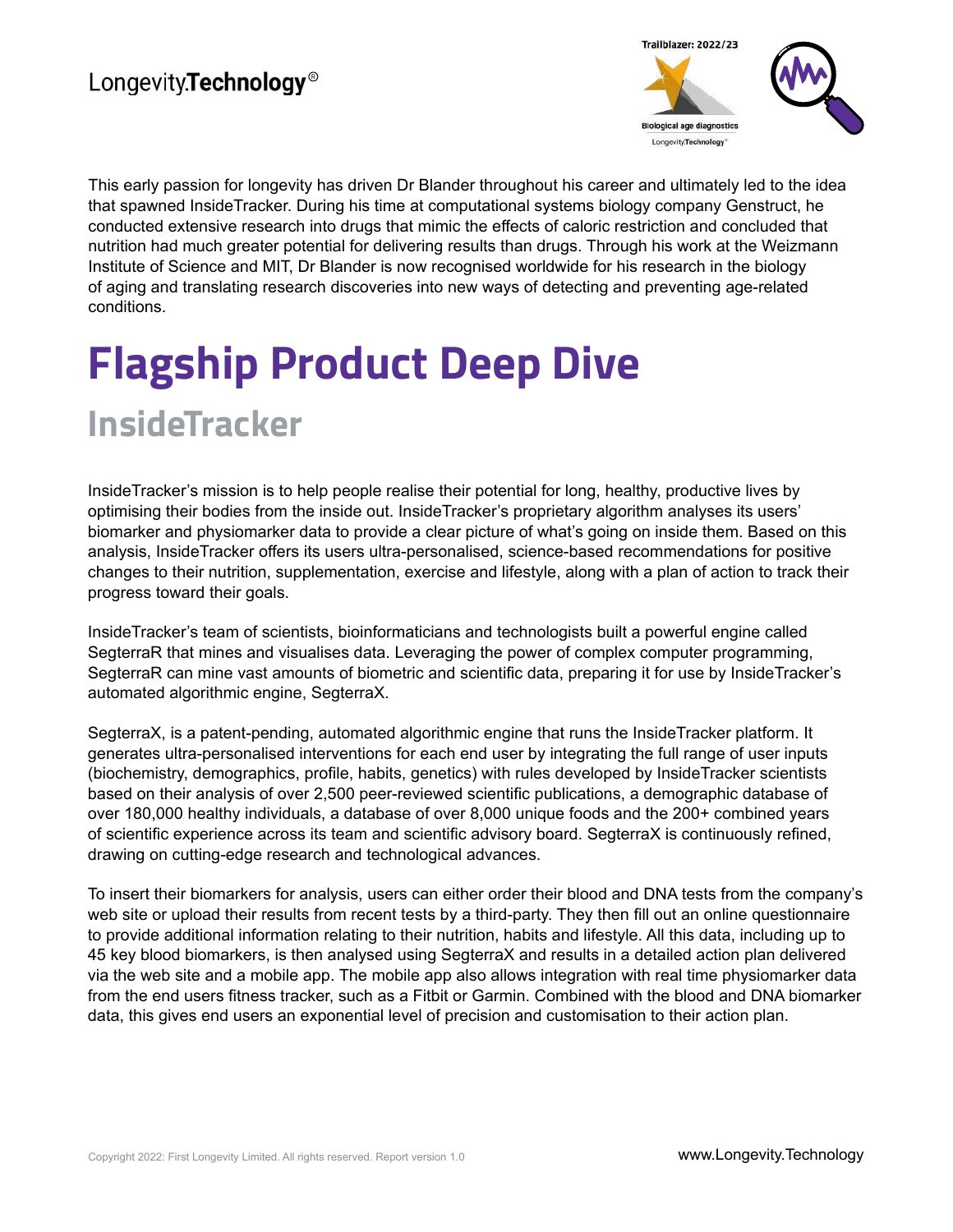

"When it comes to understanding what is going on inside your body, blood + DNA is a powerful one-two punch. Your blood data is dynamic, changing over time with various inputs – from your environmental exposure and dietary choices to your sleep and stress levels. Your DNA is hard-coded into each cell and may provide a high-level picture of your body's genetic potential – that is, how you might be predisposed to respond to certain inputs, like food, sleep, exercise and stress. Taken together, your blood and DNA can help steer personalised guidance generated by the InsideTracker platform to ensure it is as accurate as possible and giving you an advantage in reaching your wellness goals."

The product contains a lot of personal data, which InsideTracker takes seriously. The company is HIPAA compliant, and even with 10 years in business with the handling of thousands of DNA and blood tests, the company's reputation remains untarnished. "Security and vigilance do not stop. We have implemented best practices for security and are continuously improving them to meet the highest industry standards."

### **Efficacy of product**

A 2018 paper in Nature's Scientific Reports journal demonstrated the validity of InsideTracker's approach to using blood biomarkers to develop customised intervention strategies.

The population (1032 across a broad age range) was apparently healthy individuals that used Inside tracker and received at least two blood tests. Each individual was presented with a variety of interventions relating to food, supplements and lifestyle, that were generated based on the end users baseline biomarkers and using the broad scientific literature base generated through SegterraX.

To understand whether there were improvements in biomarkers, the longitudinal changes for individuals whose baselines values were out of the clinically acceptable range were assessed. There were notable improvements in most of the biomarkers analysed. However, as this was an observational analysis, one cannot establish the causality of platform use on biomarker changes or resolve which component of the intervention may have been related to the results. Overall, the study used a rich longitudinal dataset of clinical biomarkers to uncover novel biological relationship whilst validating known ones. It also demonstrated that InsideTracker is associated with improvements in health parameters.

### **Product Development**

While he was sure that InsideTracker was realising its mission and people to live a longer, healthier life, Dr Blander, a self-described "longevity freak", wanted to be sure. Working on this challenge with David Sinclair and Leonard Guarente led to the development in 2015 of InnerAge – a measure of biological age. Having collected a wealth of data from its predominantly healthy users, the company released InnerAge 2.0, which now incorporates 14 biomarkers for women and 18 biomarkers for men that are closely correlated with age.

InnerAge 2.0 is a new and improved ultra-personalised nutrition system focused on optimising the end users healthspan. InnerAge 2.0's advanced data-driven model first calculates biological age, then provides an action plan of science-backed recommendations with the goal of improving the quantity and quality of the years ahead of you.